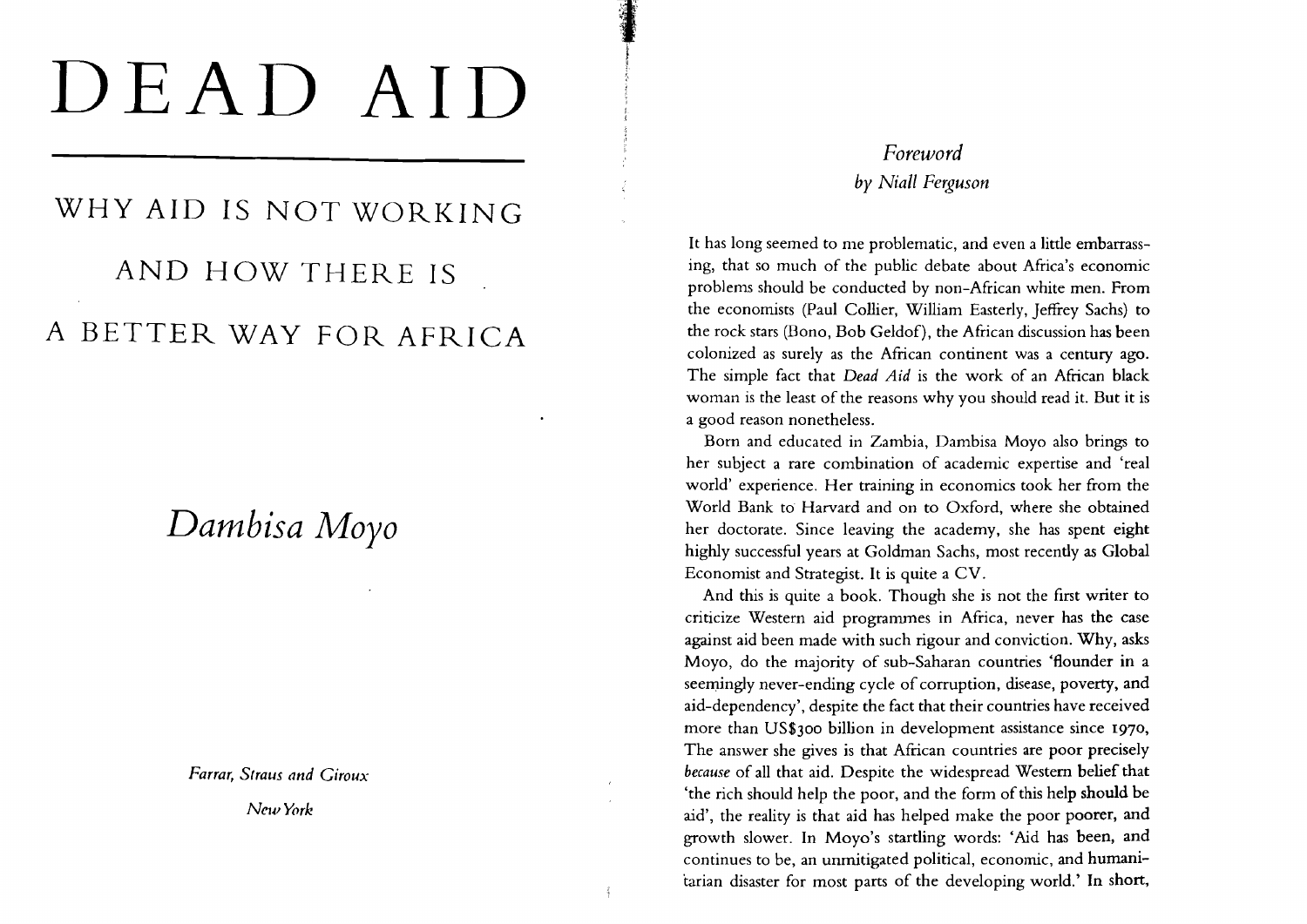it is (as Karl Kraus said of Freudianism) 'the disease of which it pretends to be the cure'.

The correlation is certainly suggestive, even if the causation may be debated. Over the past thirty years, according to Moyo, the most aid-dependent countries have exhibited an average annual growth rate of *minus* 0.2 per cent. Between 1970 and 1998, when aid flows to Africa were at their peak, the poverty rate in Africa actually rose from 11 per cent to a staggering 66 per cent.

Why? Moyo's crucial insight is that the receipt of concessional (non-emergency) loans and grants has much same effect in Mrica as the possession of a valuable natural resource: it's a kind of curse because it encourages corruption and conflict, while at the same time discouraging free enterprise.

Moyo recounts some of the- more egregious examples of aidfuelled corruption. In the course of his disastrous reign, Zaire's President Mobutu Sese Seko is estimated to have stolen a sum equivalent to the entire external debt of his country: US\$5 billion. No sooner had he requested a reduction in interest payments on the debt than he leased Concorde to fly his daughter to her wedding in the Ivory Coast. According to one estimate, at least US\$10 billion - nearly half of Africa's 2003 foreign aid receipts leave the continent every year.

The provision of loans and grants on relatively easy terms encourages this kind of thing as surely as the existence of copious oil reserves or diamond mines. Not only is aid easy to steal, as it is usually provided directly to African governments, but it also makes control over government worth fIghting for. And, perhaps most importantly, the influx of aid can undermine domestic saving and investment. She cites the example of the African mosquito net manufacturer who is put out of business by well-intentioned aid agencies doling out free nets.

Moyo offers four alternative sources of funding for African economies, none of which has the same deleterious side effects as aid. First, Mrican governments should follow Asian emerging markets in accessing the international bond markets and taking advantage of the falling yields paid by sovereign borrowers over

the past decade. Second, they should encourage the Chinese policy of large-scale direct investment in infrastructure. (China invested US\$900 million in Africa in 2004, compared with just US\$20 million in 1975.) Third, they should continue to press for genuine free trade in agricultural products, which means that the US, the EU and Japan must scrap the various subsidies they pay to their farmers, enabling African countries to increase their earnings from primary product exports. Fourth, they should encourage financial intermediation. Specifically, they need to foster the spread of microfinance institutions ofthe sort that have flourished in Asia and Latin America. They should also follow the Peruvian economist Hernando de Soto's advice and grant the inhabitants of shanty towns secure legal title to their homes, so that these can be used as collateral. And they should make it cheaper for emigrants to send remittances back home.

In *Dead Aid,* Dambisa Moyo does not pull her punches. 'In a perfect world,' she writes, 'what poor countries at the lowest rungs of economic development need is not a multi-party democracy, but in fact a decisive benevolent dictator to push through the reforms required to get the economy moving.' In other words, rushing to elections before economic growth has got underway is a recipe for failure. But her most radical proposal comes in the form of a question. 'What if,' she asks, 'one by one, African countries each received <sup>a</sup> phone call ... telling them that in exactly five years the aid taps would be shut off- permanently?'

The phrase 'shock therapy' fell into some disrepute in Eastern Europe in the 1990S. Yet that is precisely what Dambisa Moyo wants to give her African homeland. It may seem draconian. Yet it is worth remembering that, as she points out, 'just thirty years ago Malawi, Burundi and Burkina Faso were economically ahead of China on a per capita income basis'. Foreign direct investment and rapidly growing exports, not aid, have been the key to China's economic miracle. Africa needs to learn from Asia.

This is strong medicine that is being prescribed. But no one who reads *Dead Aid* will doubt that Dambisa Moyo's primary motivation is to reduce, not to increase, hardship. This is an African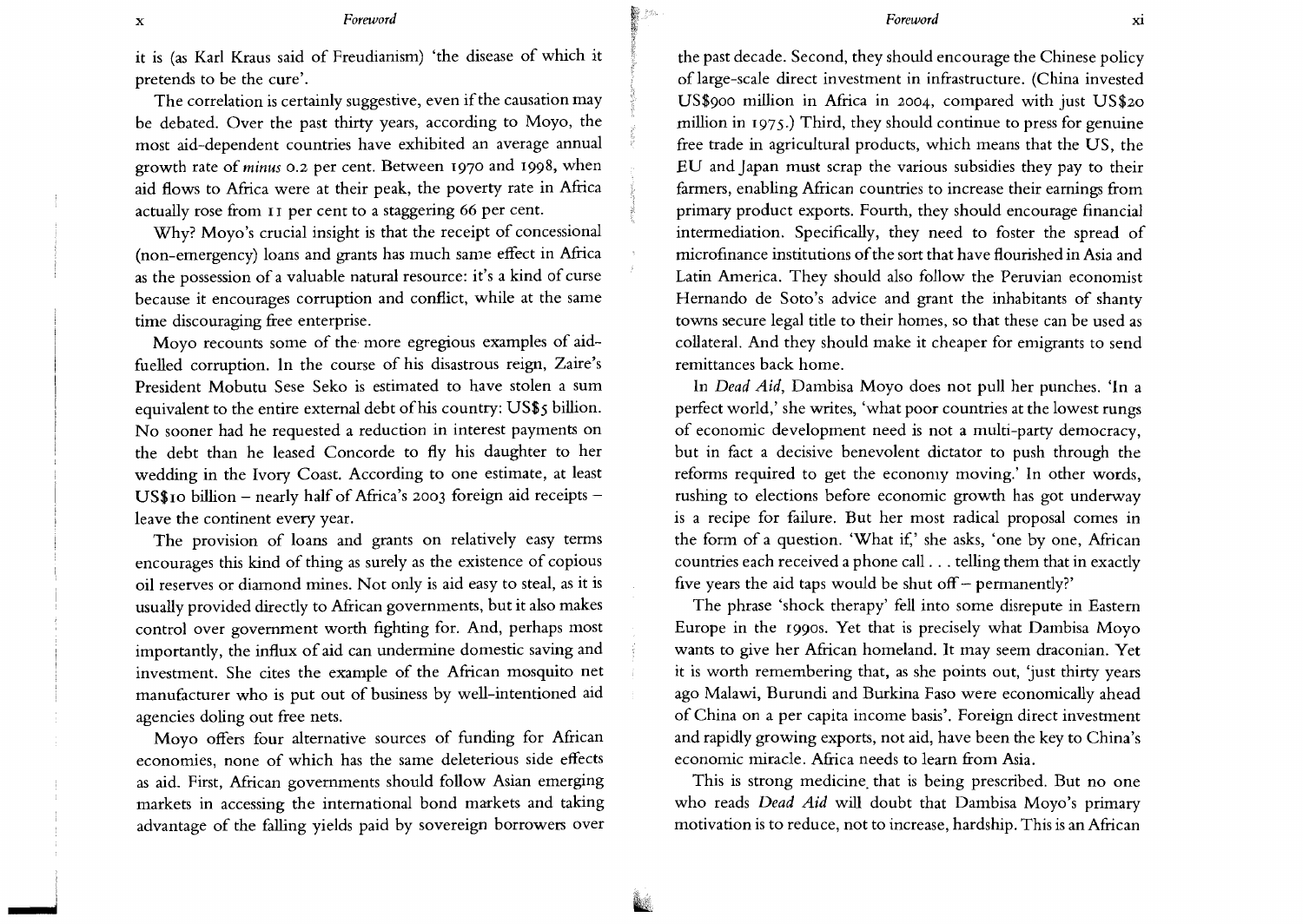#### xu *Foreword*

view of Africa's economic problems. The result is a book that manages to be, at one and the same time, hard-headed and bighearted. This reader was left wanting a lot more Moyo, and a lot less Bono.

## Preface

In July 1970, ninety students graduated from the University of Zambia, in the country's capital, Lusaka. Among themwere the university's first black graduates (including some ten young women), and my parents were two of them. They were both studying for undergraduate degrees  $-$  my father reading linguistics, and my mother English. They came from different tribes, from different parts of rural colonial Africa: my father, the son of a miner in apartheid South Africa; my mother, the daughter of a man who would later train to be a teacher. My mother did not speak my father's language, and hence they mainly conversed in English. They met and married while still students.

Zambia (formerly known as Northern Rhodesia) had been independent from British colonial rule for just six years, and the excitement at the prospect of what amazing things lay ahead was palpable. Although, upon graduation, my mother had eleven job offers (at the time companies were very eager to employ black graduates), my father wished to continue his studies. He was offered a scholarship at the University of California at Los Angeles in the USA and, very soon afterwards, my parents packed up my sister and me and decamped to America. Our move was all planned. My parents' goal was for my father to further his education (later my mother would complete an advanced degree in Britain), and then return to Africa.

The 1970s were an exciting time to be African. Many of our nations hadjust achieved independence, and with that came a deep sense of dignity, self-respect and hope for the future. My parents lived, worked, and studied in the USA for eight years and upon my father's Ph.D. graduation, in 1978, they promptly moved back to Zambia, convinced that their future, and the futures of their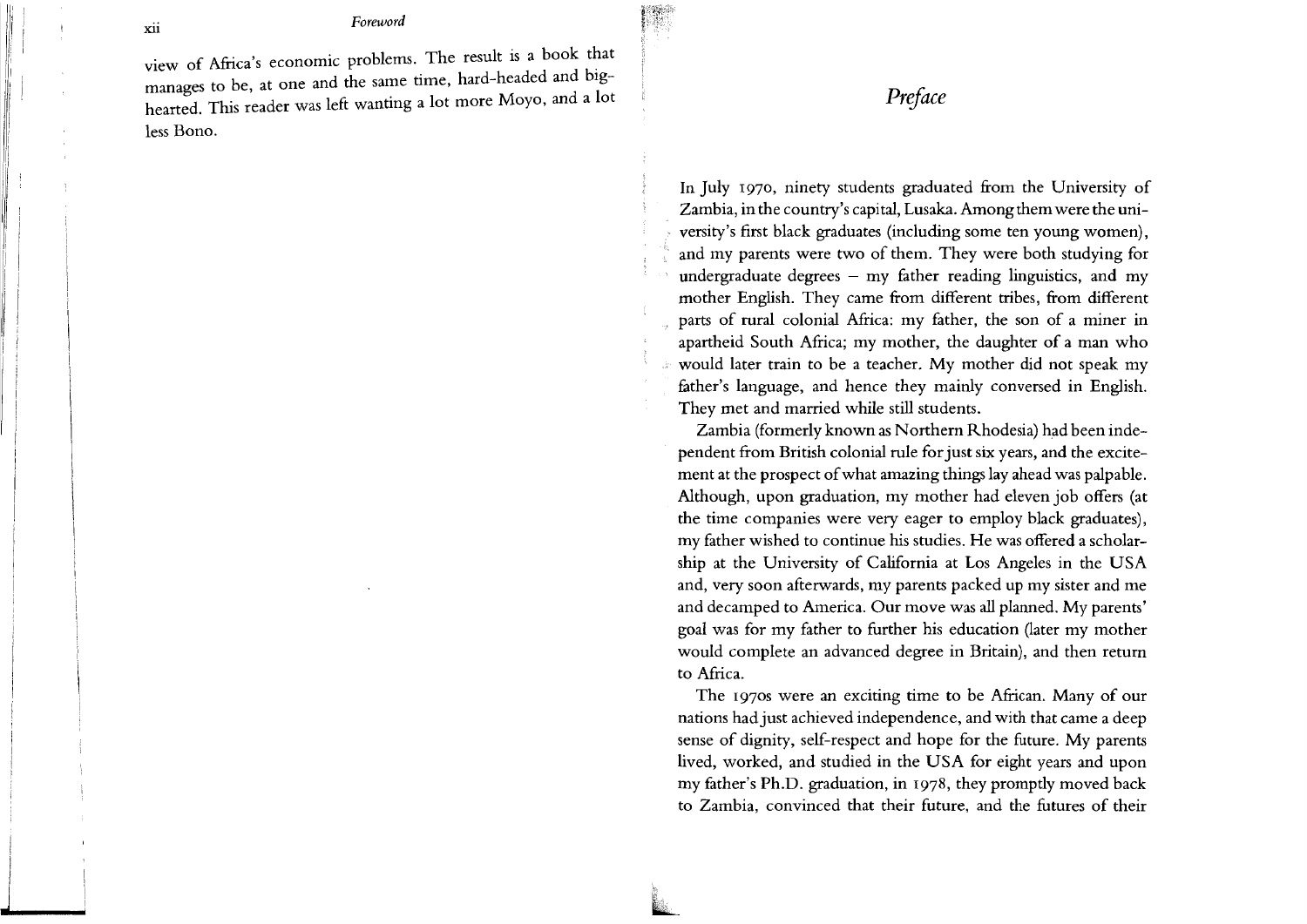Preface

Preface

children, lay in their homeland. My parents have never lived abroad again  $-$  remaining steadfastly committed to the view that they can help their country, their continent (contributing in their own small ways), to one day become politically and economically great. My mother has forged a career in banking  $-$  starting as the first Zambian woman bank manager, and rising to be Chairman of one of Zambia's leading banks. My father has stayed true to academia but has involved himself in broadcasting and also run an anti-corruption organization.

I spent my formative years in Zambia - primary, secondary, and tertiary school; ending up studying Chemistry at the same university as my parents seventeen years earlier. But in July 1990 my studies were interrupted by an attempted coup against the then President, Kenneth Kaunda. Although it didn't last long, the disruption was enough to shut the university down and have the students sent home. This would be the trigger for me to leave Zambia and, like my father before me, I ended up in the United States on a scholarship, eager to complete my higher education. And, like both my parents, I was certain that I would soon return.

I spent two years at the World Bank in Washington DC, two years doing a Master's at Harvard, and another four years completing a doctorate in Economics at Oxford. While away, I missed key moments in my country's history  $-$  our political move from oneparty state to multi-party democracy in 1991 (it was the first former British colony in Africa to have its president removed by ballot rather than bullet), the overhaul of our economy from socialism to capitalism, and the tragic advent of the HIV-AIDS epidemic.

Although pulled by family and cultural ties in Zambia, every time I looked, prospects for my personal development appeared to diminish. There seemed to be fewer and fewer reasons for me to return, and more and more reasons for me to stay away. I could not help feeling that job opportunities commensurate with my education and experience lay not at home, but abroad. Those jobs that did exist at home (of course there were highly paid jobs available) were in an environment laden with creaking bureaucracy.

My best friend took a different tack. Having reached academic heights at the best of America's universities, against her better judgement and my warnings she decided to return home. She has spent the last three years providing much-needed help in our country's social sector. But now she is ready to leave Zambia once more. Not because she doesn't love her job, not because she hasn't helped, but because she, like many other educated Africans who live abroad but are desperate to return home, feels that her country continues to flounder in a seemingly never-ending cycle of corruption, disease, poverty, and aid-dependency. She looks at her situation and asks herself, what is going wrong here?

To be sure, Africa is not one country. It is a continent; a collection of over fifty nations with often vastly different histories, with peoples as disparate as those of North America and southeast Asia, varying lingua francas, and very divergent cultures and religious beliefs.

As a former French colony with Arab influences and a mainly Muslim population, Senegal is quite different from Malawi, a fonner British colony where Christianity is the dominant religion. And what do lusophone Angola and Mozambique have in common with Ethiopia, which was never colonized? (Ethiopia's defeat of the Italians at the Battle of Adowa, in 1896, meant the country remained, for all intents and purposes, independent until the Italian invasion of 1935.<sup>1</sup>)

And economically, besides both being commodity exporters, tea-producing Kenya is structurally quite different from the ex-Belgian colony of the Democratic Republic of Congo, which remains a large mineral exporter with more localized pockets of employment. And the health challenges faced by Ghana (where the prevalence of HIV-AIDS is 2.2 per cent in the population) are undoubtedly quite different from those faced by Swaziland, where reputedly whole villages have been wiped out by the ravages of the disease (prevalence is around 26 per cent of the population  $-$  it was almost 40 per cent in 2003).

But there are, sadly, common ties that bind sub-Saharan African countries together. Well-publicized are the degree of poverty,

XIV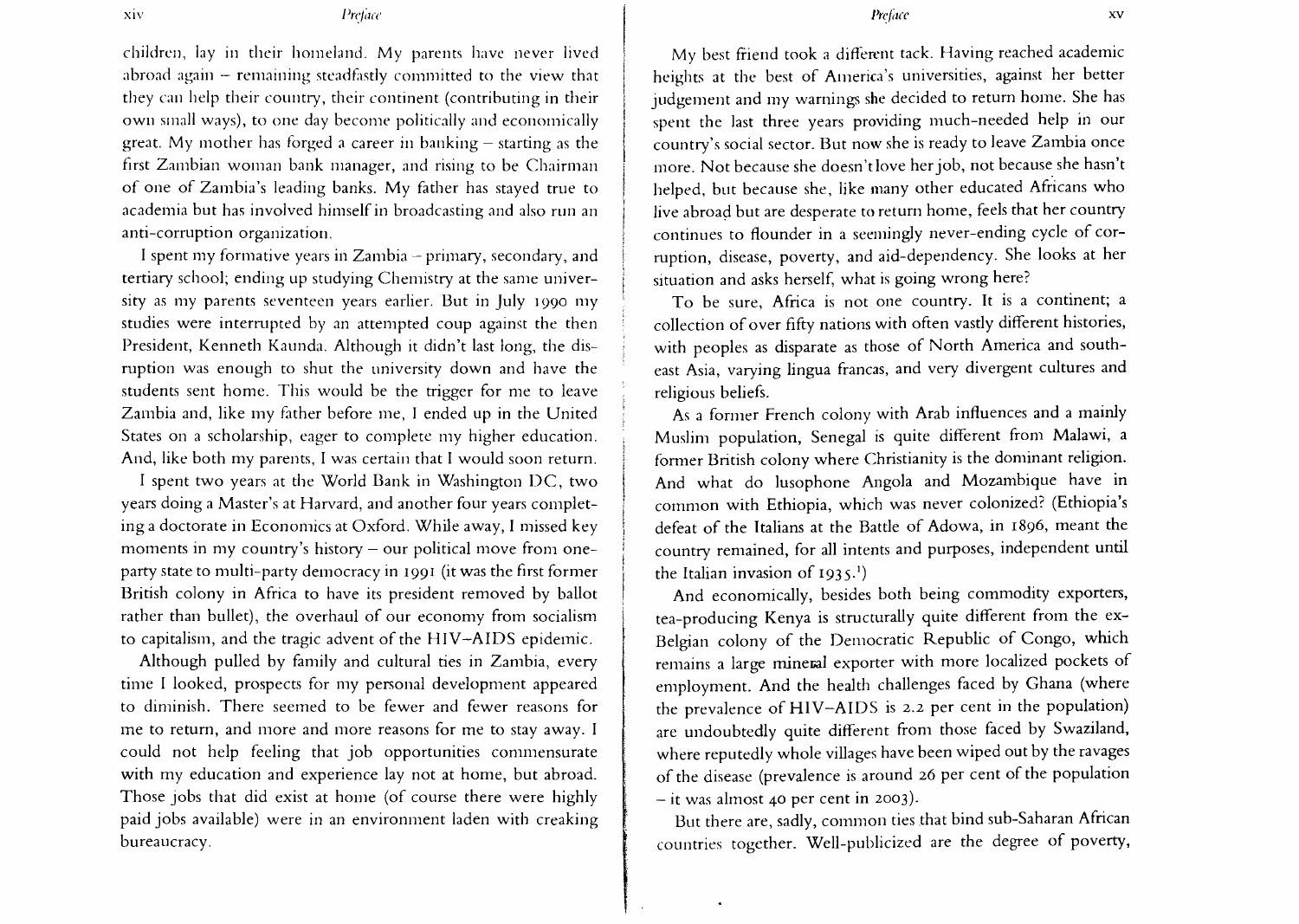the extent of corruption, the incidence of disease, the dearth of infrastructure, the erratic (but mainly poor) economic showing, political instability, and the historical propensity for violent unrest and even civil war. These are universal themes shared, albeit in varying degrees, across most nations of the African continent. They are the issues that policymakers and governments grapple with each and every day in poverty-stricken Chad, war-torn Somalia, or disease-afllicted Botswana. Whether you are in Zambia, which today has a population of around 10 million people with seventytwo different dialects, or in next-door Zimbabwe, where, with roughly the same population, the indigenous African population can be loosely split into just two large tribal groupings (Shona and Ndebele), Africa's common challenges are real and undeniably stark. Fortunes and misfortunes are intertwined. Even where there are pockets of economic success, it is worth remembering that in the long term no country in Africa can truly exist as an island of prosperity on its own.

For me, finding a sustainable solution to Mrica's woes is a personal quest. Having been raised in one of the poorest countries in the world, I feel a strong desire to help families like my own, who continue to suffer the consequences of economic failure every day of their lives. Throughout my professional and academic life as a student of economics I have pondered the question of development. I have often wondered, while other emerging regions have ostensibly turned the corner towards economic prosperity, why my continent has failed. This book is a consequence of my thoughts and deliberations over the years.

This book is written for Africans and African policymakers; and for those in the West and the broader international community who truly wish to see Africa progress. In what follows, I offer my perspective on how we got where we are, and propose ways to find the economic growth which has until now remained elusive.

Although the *Dead Aid* thesis might be controversial, it carnes an important message. The lives of billions rest on getting the right financing solutions to the problems of developing nations. After

more than five decades of the wrong diagnosis, it is time now to turn the corner and take the harder but indisputably better road. It is the clarion call for change.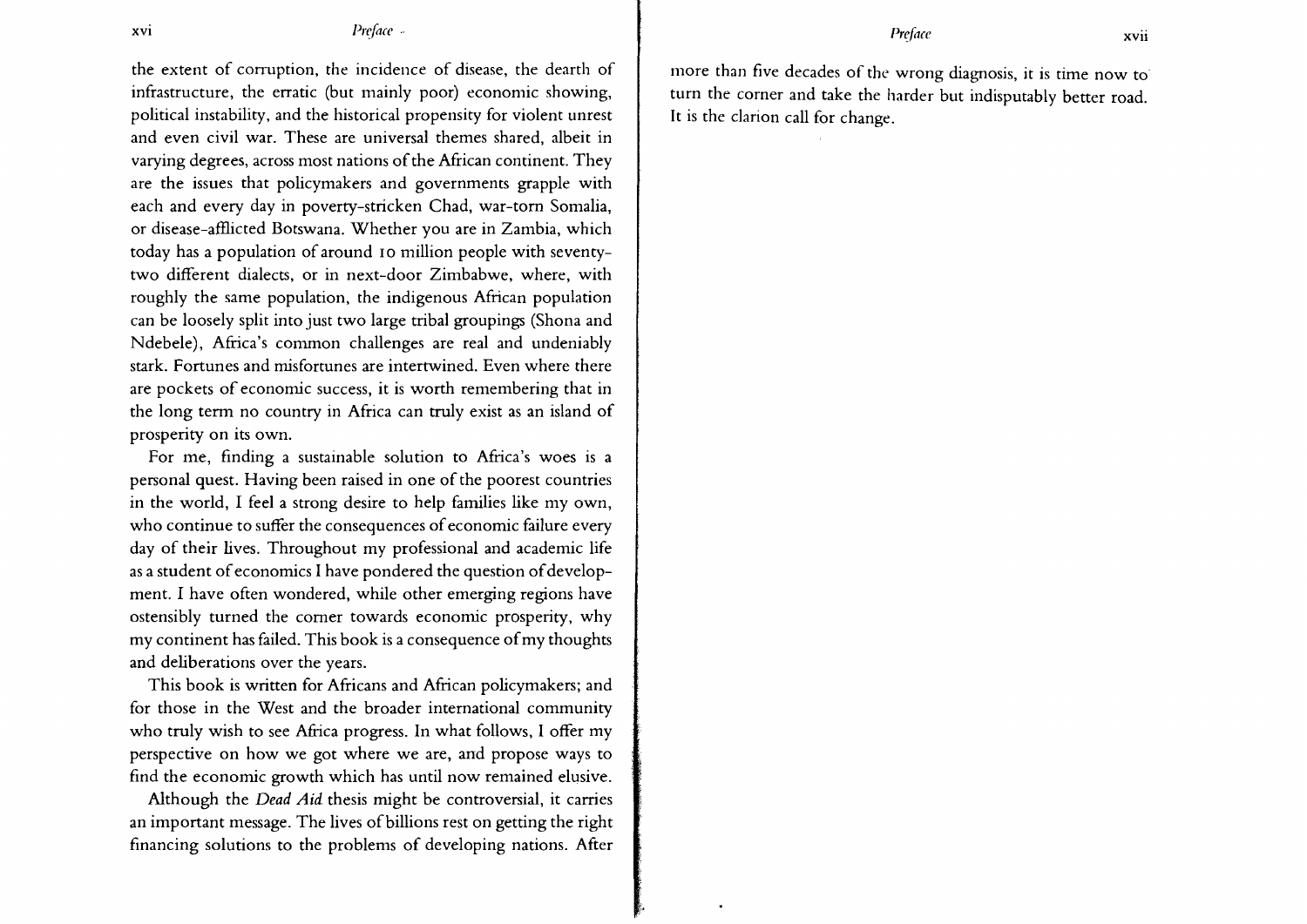$\frac{1}{\sqrt{2}}$   $\frac{1}{\sqrt{2}}$   $\frac{1}{\sqrt{2}}$   $\frac{1}{\sqrt{2}}$   $\frac{1}{\sqrt{2}}$   $\frac{1}{\sqrt{2}}$   $\frac{1}{\sqrt{2}}$   $\frac{1}{\sqrt{2}}$   $\frac{1}{\sqrt{2}}$   $\frac{1}{\sqrt{2}}$   $\frac{1}{\sqrt{2}}$   $\frac{1}{\sqrt{2}}$   $\frac{1}{\sqrt{2}}$   $\frac{1}{\sqrt{2}}$   $\frac{1}{\sqrt{2}}$   $\frac{1}{\sqrt{2}}$   $\frac{1}{\sqrt{2}}$ 

## *Introduction*

We live in a culture of aid.

We live in a culture in which those who are better off subscribe - both mentally and financially - to the notion that giving alms to the poor is the right thing to do. In the past fifty years, over US\$1 trillion in development-related aid has been transferred from rich countries to Africa. In the past decade alone, on the back of Live 8, Make Poverty History, the Millennium Development Goals, the Millennium Challenge Account, the Africa Commission, and the 2005 G7 meeting (to name a few), millions of dollars each year have been raised in richer countries to support charities working for Africa.

We are made to believe that this is what we ought to be doing. We are accosted on the streets and goaded with pleas on aeroplane journeys; letters flow through our mail boxes and countless television appeals remind us that we have a moral imperative to give more to those who have less. At the <sup>2001</sup> Labour conference, the UK's Prime Minister of the time, Tony Blair, remarked that 'The State of Africa is a scar on the conscience of the world', and that the West should 'provide more aid' as, thus far, amidst the multiple problems facing Africa, the continent had received inadequate amounts of aid.<sup>1</sup>

Deep in every liberal sensibility is a profound sense that in a world of moral uncertainty one idea is sacred, one belief cannot be compromised: the rich should help the poor, and the form of this help should be aid.

The pop culture of aid has bolstered these misconceptions. Aid has become part of the entertainment industry. Media figures, film stars, rock legends eagerly embrace aid, proselytize the need for it, upbraid us for not giving enough, scold governments for not doing enough - and governments respond in kind, fearful of losing

popularity and desperate to win favour. Bono attends world summits on aid. Bob Geldof is, to use Tony Blair's own words, 'one of the people that I admire most'. Aid has become a cultural commodity.

Millions march for it.

Governments are judged by it.

But has more than US\$1 trillion in development assistance over the last several decades made African people better off? No. In fact, across the globe the recipients of this aid are worse off; much worse off. Aid has helped make the poor poorer, and growth slower. Yet aid remains a centrepiece of today's development policy and one of the biggest ideas of our time.

The notion that aid can alleviate systemic poverty, and has done so, is a myth. Millions in Africa are poorer today because of aid; misery and poverty have not ended but have increased. Aid has been, and continues to be, an unmitigated political, economic, and humanitarian disaster for most parts of the developing world.

How this happened, how the world was gripped with an idea that seemed so right but was in fact so wrong, is what this book is about. *Dead Aid* is the story of the failure of post-war development policy.

Step by step it will dismantle the assumptions and arguments that have supported the single worst decision of modern developmental politics, the choice of aid as the optimum solution to the problem of Africa's poverty. The evidence is as startling as it is obvious. It will contrast countries which have rejected the aid route and prospered with others which have become dependent on aid and been trapped in a vicious circle of corruption, market distortion and further poverty  $-$  and thus the 'need' for more aid.

Others before me have criticized aid. But the myth of its effectiveness persists. *Dead Aid* will offer a new model for financing development for the world's poorest countries: one that offers economic growth, promises to significantly reduce African poverty, and most importantly does not rely on aid.

This book is not a counsel of despair. Far from it. The book offers another road; a road less travelled in Africa. Harder, more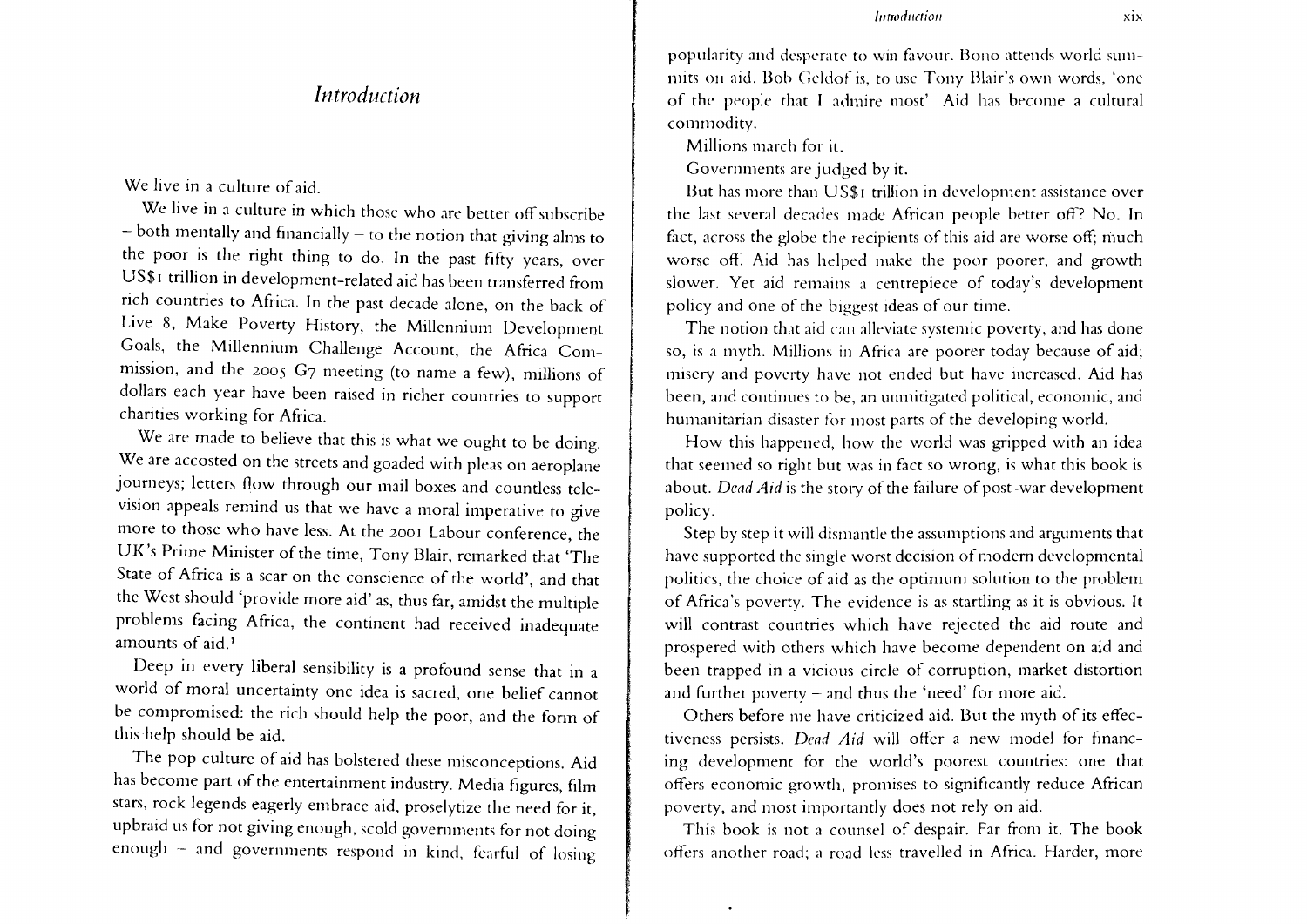demanding, more difficult, but in the end the road to growth, prosperity, and independence for the continent. This book is about the aid-free solution to development: why it is right, why it has worked, why it is the only way forward for the world's poorest countries.

## **PART I** The World of Aid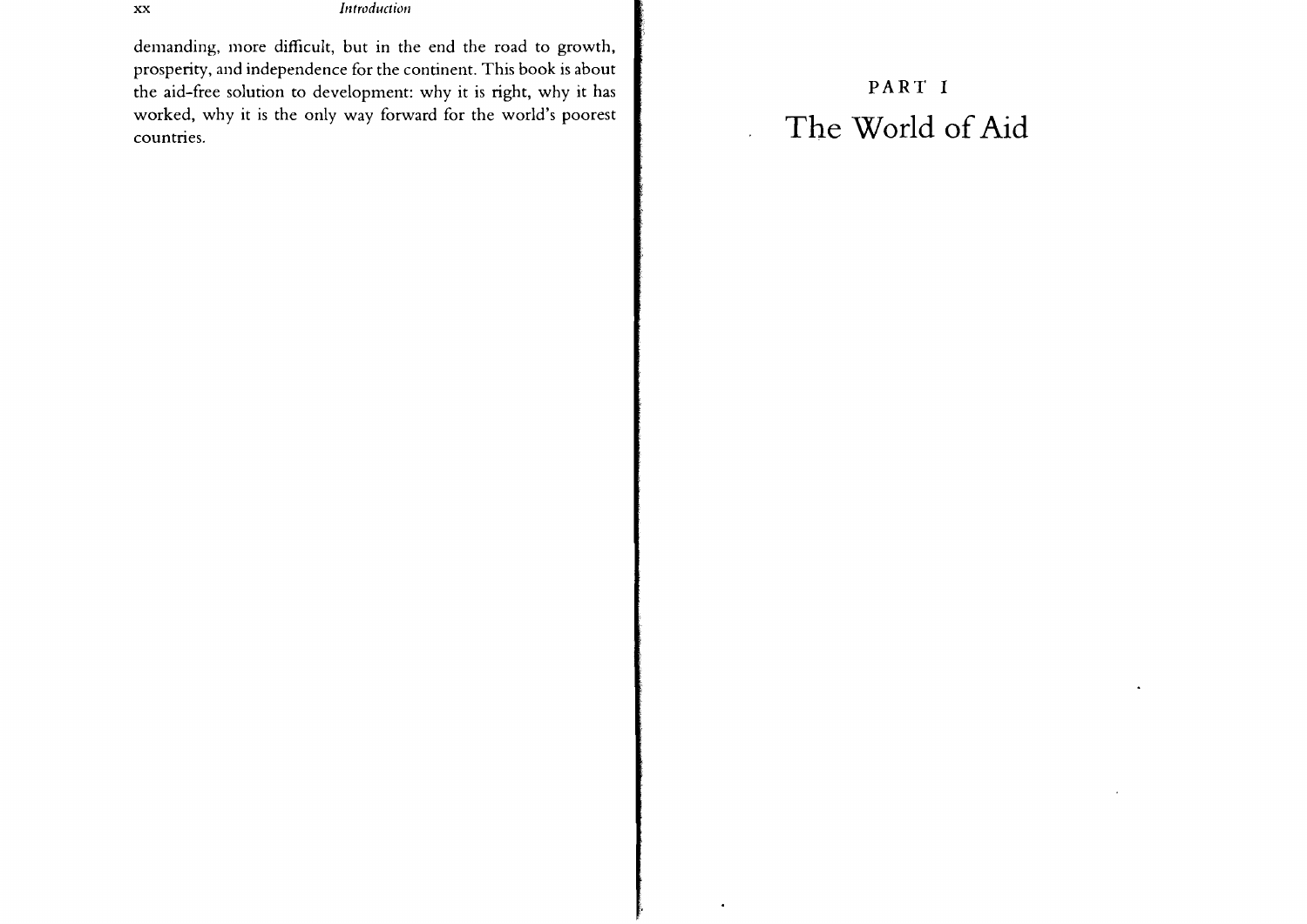## I. The Myth of Aid

"大地线线

# DEAD **AID**

## WHY AID IS NOT WORKING AND HOW THERE IS A BETTER WAY FOR AFRICA

*Dambisa Moyo*

*Farrar, Straus and Giroux*

*NewYork*

### *The state* of*Africa*

A decade ago, it was easy to paint a bleak picture of the African continent. Economic prospects were grim, corruption was rampant, social capital was debilitated, tyrannical states were the order of the day, and infrastructure lay in ruins.

Over the past five years, there have been signs that warrant a sliver of optimism. Many African economies have posted annual growth rates around 5 per cent, and a number of countries now host democratic elections.

Three factors are at the core of the African revival.

First, the surge in commodity prices  $-$  oil, copper, gold, and foodstuffs - in the last several years has fuelled Mrican exports and increased export revenue. Second, on the back of the market-based policies instituted in the late 1980s, African countries have benefited from a positive policy dividend. This has left Mrica's macroeconomic fundamentals on the up (growth on the rise, inflation down, more transparent, prudent, and stable monetary and fiscal perfonnance). And despite the news headlines, there have been some noteworthy improvements in social indicators in some countries. In Kenya, for example, HIV prevalence rates have fallen from  $15$  per cent in 2001 to 6 per cent at the end of 2006.<sup>1</sup> Third, there have been some notable strides in the political landscape across the continent; more than just on paper. For example, of forty-eight sub-Saharan African 'countries, over 50 per cent hold regular democratic elections that can be deemed free and fair. <sup>2</sup> The occurrence of democratic elections and decline in the levels of perceived corruption in a number of countries (for example, Angola, Ghana, Senegal, Tanzania, Uganda, and, yes, even Nigeria) point to a vastly improved investment climate.

 $\langle \cdot \rangle$  .  $\chi_{\rm g}^{-1}$  ,  $\sim$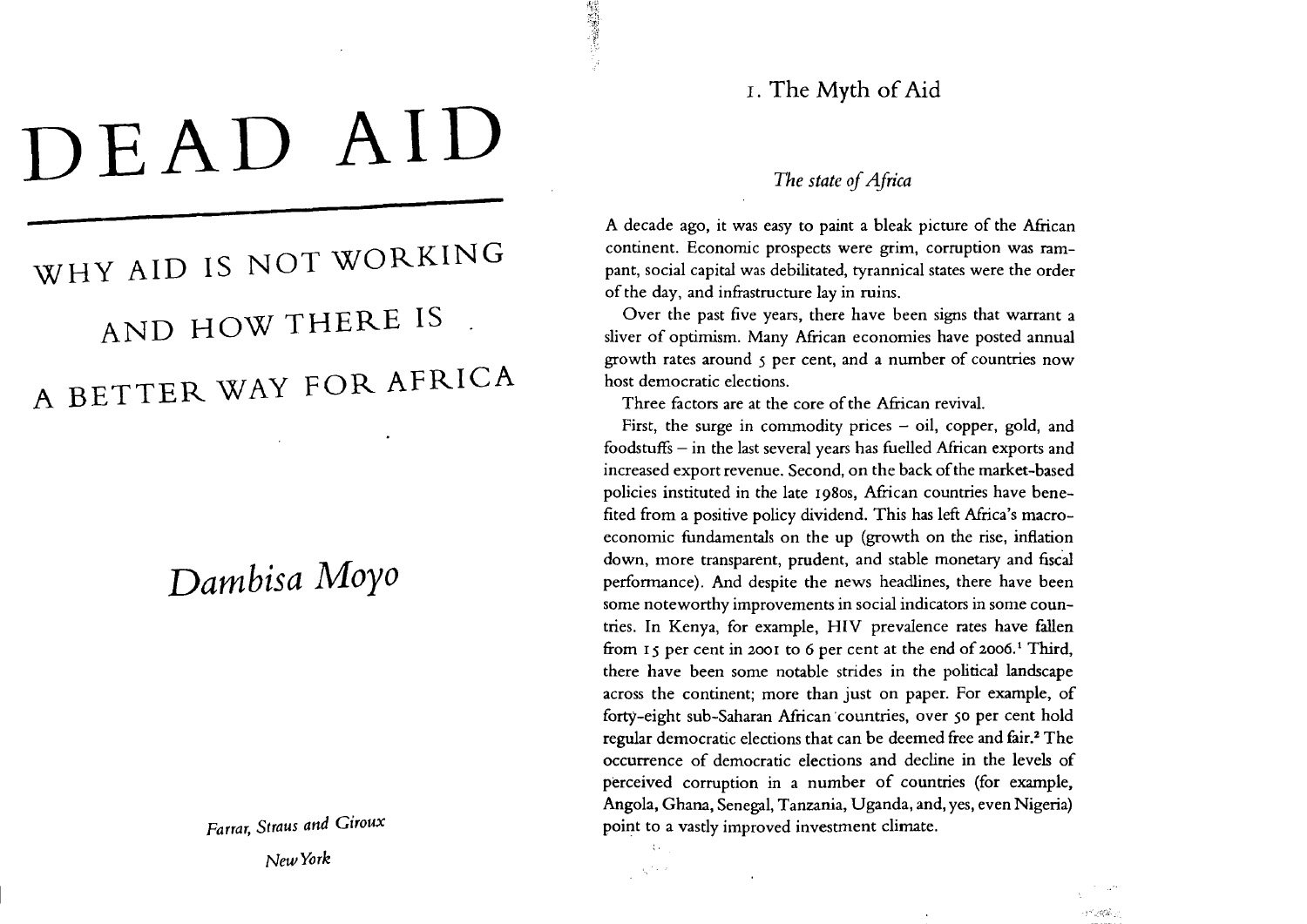### **4 The World** of Aid **5 The** *Myth* of Aid 5

If you simply believe the media headlines, are taken in by the soundbites and quips, you would almost for sure have missed out on some key milestones in Africa's financial development.

Established in 1887, the Johannesburg Stock Exchange is sub-Saharan Africa's oldest stock market. Its opening was followed by Bulawayo's exchange, in what was then the colony of Rhodesia, in 1896, and then Windhoek's, in present-day Namibia, in 1910.<sup>3</sup> Today sixteen African countries boast functioning and transparent stock markets (Botswana, Cameroon, Ghana, Kenya, Malawi, Mauritius, Mozambique, Namibia, Nigeria, South Africa, Swaziland, Rwanda, Tanzania, Uganda, Zambia and Zimbabwe), with market capitalization in 2008 (excluding South Africa) around US\$200 billion (around half of the region's GDP).

While it is true that stock market liquidity - the ease with which an investor can buy or sell shares - across most African exchanges is relatively low at an annual turnover ratio of 6 per cent in 2008 (versus an average of 85 per cent in more-developed emerging economies such as Brazil, Russia, India and China), between 2005 and 2006 the growth in liquidity, measured as turnover, was over 50 per cent. All things being equal, liquidity across African markets should markedly improve in the near term. <sup>4</sup>

In three of the past five years African stock exchanges have ranked among the best places to invest, with listed stock returns averaging 40 per cent. Companies like Zambeef (one of Africa's largest agri-businesses, involved in the production, processing, distribution and retailing of beef, chickens, eggs, milk and dairy products) returned 150 per cent in real US\$ terms in 2007, and between 2005 and early 2008 the Nigerian banking sector has returned around 300 per cent.

Performance across Africa's bond markets is also impressive. Local debt returned investors 15 per cent in 2006, and 18 per cent in 2007. In the last five years average African credit spreads have collapsed by 250 basis points. What this means is that if a country issues US\$100 million in debt, it is saving itself US\$2.5 million per year relative to where it was five years ago. And African Private Equity investments have had a steady record, reputedly yielding around 30 per cent over the past ten years.

But, despite these important recent strides in the macroeconomy and the political landscape, overall the picture in terms of trends in Africa remains a challenging one.

With an average per capita income of roughly US\$1 a day, sub-Saharan Africa remains the poorest region in the world.<sup>5</sup> Africa's real per capita income today is lower than in the 1970s, leaving many African countries at least as poor as they were forty years ago. With over half of the 700 million Africans living on less than a dollar a day, sub-Saharan Mrica has the highest proportion of poor people in the world  $-$  some 50 per cent of the world's *poor.* And while the number of the world's population and proportion of the world's people in extreme poverty fell after I980, the proportion of people in sub-Saharan Africa living in abject poverty increased to almost 50 per cent. Between 1981 and 2002, the number of people in the continent living in poverty nearly doubled, leaving the average African poorer today than just two decades ago. And looking ahead, the 2007 United Nations Human Development Report forecasts that sub-Saharan Africa will account for almost one third of world poverty in 2015, up from one fifth in 1990 (this largely due to the dramatic developmental strides being made elsewhere around the emerging world).

Life expectancy has stagnated  $-$  Africa is the only continent where life expectancy is less than sixty years; today it hovers around fifty years, and in some countries it has fallen back to what it was in the 1950S (life expectancy in Swaziland is a paltry thirty years). The decrease in life expectancy is mainly attributed to the rise of the HIV-AIDS pandemic. One in seven children across the African continent die before the age of five.<sup>6</sup> These statistics are particularly worrying in that (as with many other developing regions of the world), roughly 50 per cent of Africa's population is young below the age of fifteen years.

Adult literacy across most African countries has plummeted below pre-1980 levels. Literacy rates, health indicators (malaria,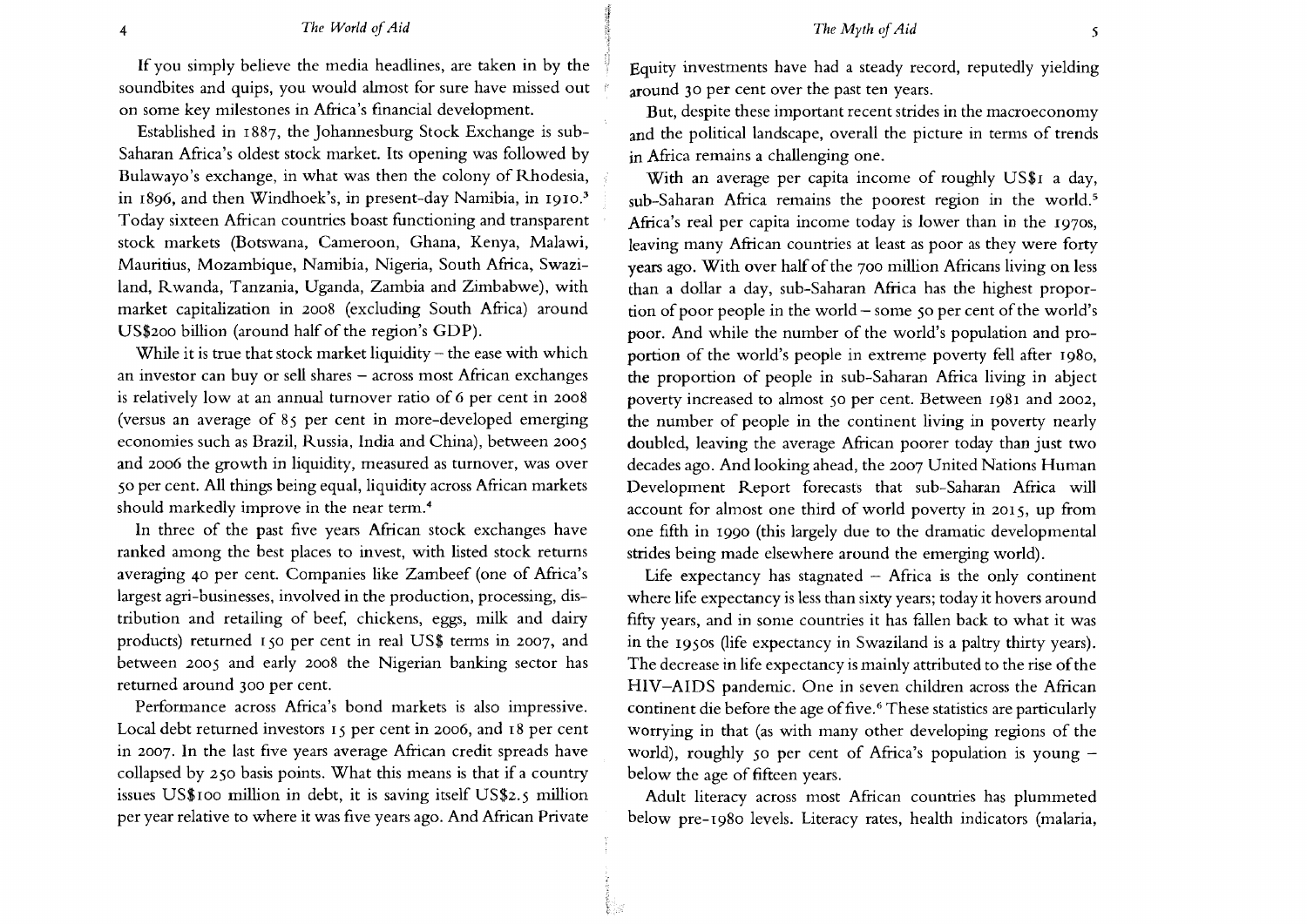water-borne diseases such as bilharzia and cholera) and income inequality all remain a cause for worry. And still across important indicators, the trend in Africa is not just downwards: Africa is (negatively) decoupling from the progress being made across the rest of the world. Even with African growth rates averaging 5 per cent a year over the past several years, the Africa Progress Panel pointed out in 2007 that growth is still short of the 7 per cent that needs to be sustained to make substantial inroads into poverty reduction.<sup>7</sup>

On the political side, some 50 per cent of the continent remains under non-democratic rule. According to the Polity IV database, Africa isstill home to at least eleven fully autocratic regimes (Congo-Brazzaville, Equatorial Guinea, Eritrea, Gabon, The Gambia, Mauritania, Rwanda, Sudan, Swaziland, Uganda and Zimbabwe). Three African heads of state (dos Santos of Angola, Obiang of Equatorial Guinea and Bongo of Gabon) have been in power since the 1970s (having ascended to power on 2 December 1967, President Bongo has recently celebrated his fortieth year in power). Five other presidents have had a lock on power since the 1980s (Compaore of Burkina Faso, Biya of Cameroon, Conte of Guinea, Museveni of Uganda and Mugabe of Zimbabwe). Since 1996, eleven countries have been embroiled in civil wars (Angola, Burundi, Chad, Democratic Republic of Congo, Republic of Congo, Guinea Bissau, Liberia, Rwanda, Sierra Leone, Sudan and Uganda).8 And according to the May 2008 annual Global Peace Index, out of the ten bottom countries four African states are among the least peaceful in the world (in order, Central African Republic, Chad, Sudan and Somalia) - the most of any one continent.

Why is it that Africa, alone among the continents of the world, seems to be locked into a cycle of dysfunction? Why is it that out of all the continents in the world Africa seems unable to convincingly get its foot on the economic ladder? Why in a recent survey did seven out of the top ten 'failed states' hail from that continent? Are Africa's people universally more incapable? Are its leaders genetically more venal, more ruthless, more corrupt? Its policymakers more innately feckless? What is it about Africa that holds it back, that seems to render it incapable of joining the rest of the globe in the twenty-first century?

The answer has its roots in aid.

#### *What is aid?*

Broadly speaking there exist three types of aid: humanitarian or emergency aid, which is mobilized and dispensed in response to  $catastrophes$  and  $cal$ alamities  $-$  for example, aid in response to the 2004 Asian tsunami, or monies which targeted the cyclone-hit Myanmar in 2008; charity-based aid, which is disbursed by charitable organizations to institutions or people on the ground; and  $systematic aid - that is, aid payments made directly to governments$ either through government-to-government transfers (in which case it is termed bilateral aid) or transferred via institutions such as the World Bank (known as multilateral aid).

While there are obvious and fundamental merits to emergency aid, criticisms can be levelled against it as well as against charitable giving. Charities are often criticized, with some justification, for poor implementation, high administrative costs and the fact that they are on occasion coerced to do their donor government's bidding - despite the obvious lack of relevance to a local context. For example, in 2005, the United States pledged US\$ $\tau$ 5 billion over five years to fight AIDS (mainly through the President's Emergency Plan for AIDS Relief(PEPFAR) launched in January 2003).<sup>9</sup> But this had strings attached. Two thirds of the money had to go to pro-abstinence programmes, and would not be available to any organizations with clinics that offered abortion services or even counselling. And nine months after the 2004 Asian tsunami, for whatever the reason (bureaucracy, institutional inefficiencies or the absence of suitable organizations on the ground to disburse the monies), the charity World Vision had spent less than a quarter of the US\$100 million it had raised.

But this book is not concerned with emergency and charitybased aid. The significant sums of this type of aid that flow to

 $\mathcal{L}$